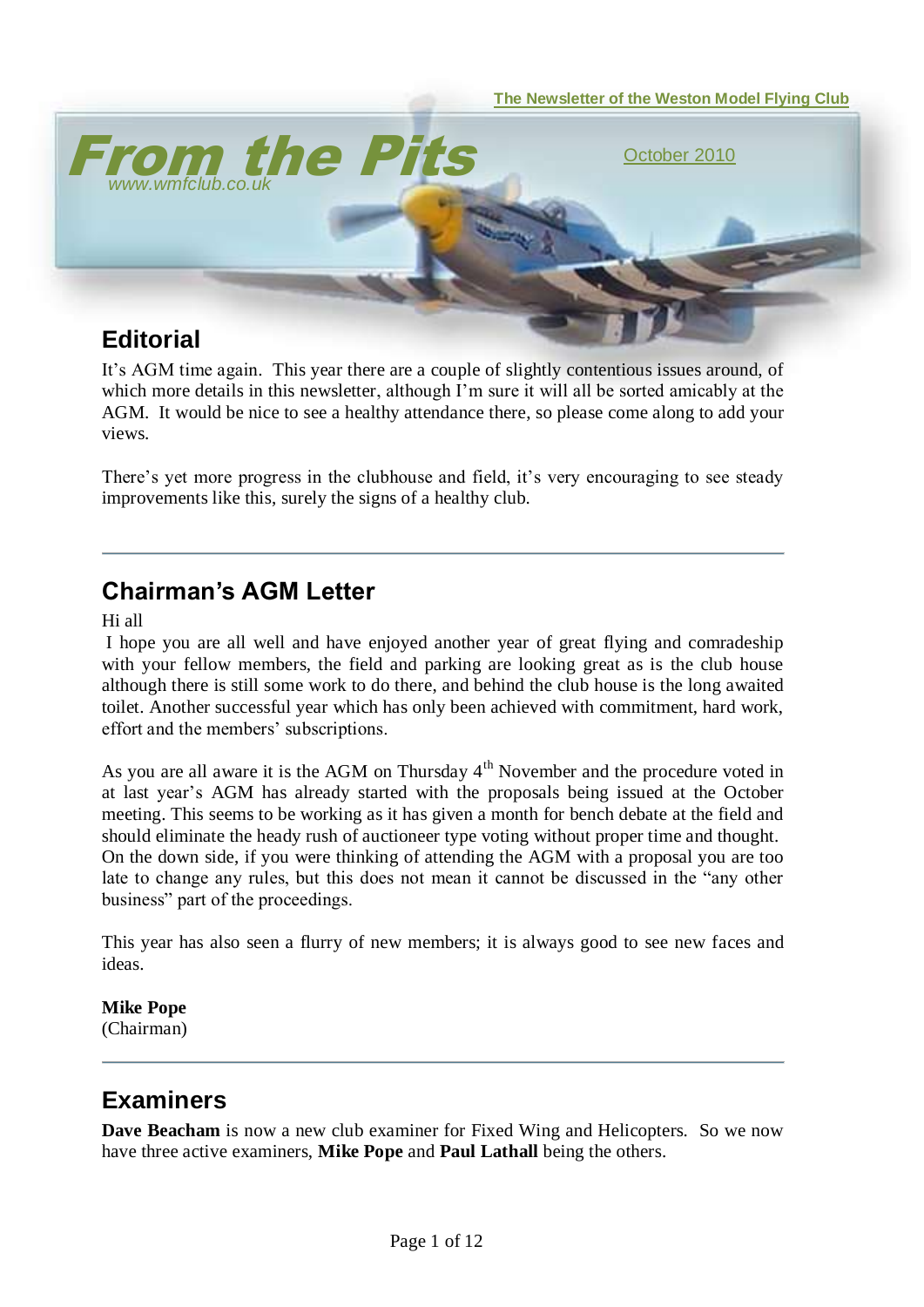## **Club Meetings**

The club AGM will be held on November  $4<sup>th</sup>$  at 8.00pm in the Memorial Hall Congresbury. A number of rule changes have been proposed at the October meeting, and are to be voted on at the AGM. The club fees for the coming year will be set, and the committee is up for election.





The raffle will feature two attractive prizes this time. The first is this ducted fan model worth nearly £100, and the

second is a proper builders kit, a Jodel (this kit has been part started and was donated by **Neville Brownlee**). There will also be a buffet as usual.

Woodspring Wings have invited well-known and prolific modellers **Tony Nijhuis** and **Colin Hammond** to give a talk at their club meeting at 8.00pm on Thursday 18th November at the Prince of Orange, Yatton. WMFC are helping with the expenses, hence all WMFC members are welcome to attend. They have no announced subject for their talk, but BIG models are their thing!!

# **Field Improvements**

The fence has been taken down during the summer, but may be put back up at any time if there are livestock in the other part of the field. When it"s up, note that one section near to the clubhouse end is movable to get through – you don"t have to walk around the lane if you land on the other side!

The clubhouse interior is nearing completion; it has been lined with plasterboard and painted and lights are installed. We only await the kitchen units which hopefully should be here as you read this or shortly afterward, and then we will have a really first-class clubhouse. Thanks are due in particular to **Steve Kittridge** for masterminding the interior work and decoration.

We now have a Portaloo toilet behind the clubhouse, for the use of ladies and for when you"re really desperate if you see what I mean. It's secured by a combination padlock, the number of which has been sent to all members on email, ask someone if you don"t know it. And if you do use the toilet, you must of course clean it afterwards!

## **Safety**

When starting your engine, always go round and stand behind your plane to remove the glow-plug, don"t reach across the propeller to do it, as the propeller arc may not be visible, and even if your hand is clear, any loose clothing may still be caught. It doesn"t take any longer to stand up and move round!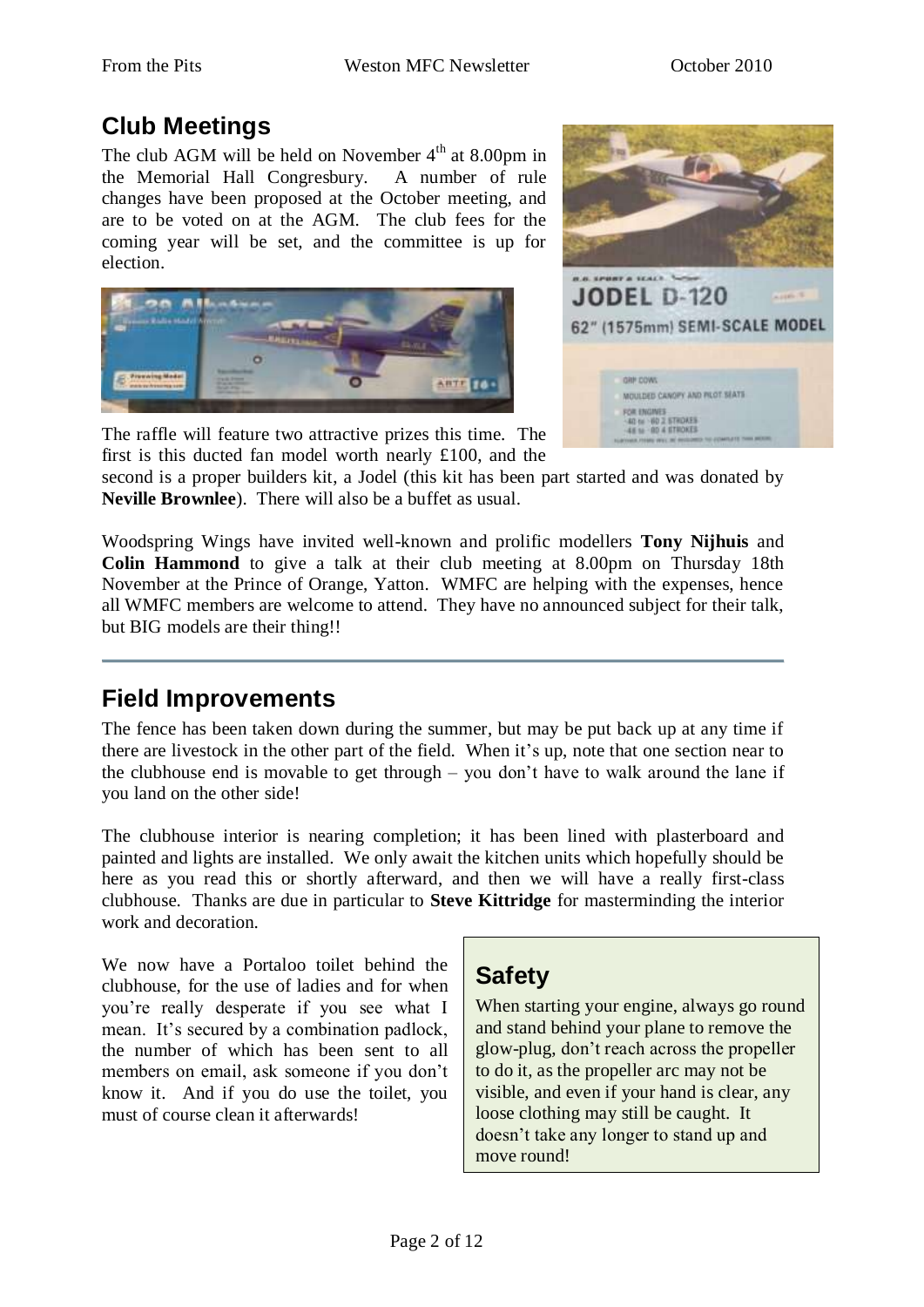### **Membership Fees - An open letter to all club members**

Dear Member

It's that time of year again when thoughts turn to Halloween, fireworks, Christmas preparations and of course the AGM. And as usual there is a proposal on the table to reduce the club membership fees. It's all too easy to be seduced by these proposals on AGM night, with the little time we have to discuss them, after all when put on the spot who wouldn"t agree to reduce their outgoings in these difficult times?

I hope therefore you will forgive me for laying out my concerns with the proposal in advance of the meeting. You may or may not agree with my views  $\&$  that's fine, I seek only to prompt some consideration of the wider impacts on the club.

To recap, or if you haven't seen it, the proposal as I understand it is to set the membership fee at £80 for all, no concessions, to include the BMFA fee.

| £ Fees     | This Year |             |       | Proposal for next year |         |       |
|------------|-----------|-------------|-------|------------------------|---------|-------|
|            | Club      | <b>BMFA</b> | Total | Club                   | $BMFA*$ | Total |
| <b>OAP</b> |           | 29          | 86    |                        | 29      | 80    |
| Adult      |           |             | 100   |                        | 29      | 80    |
| Junior     | -         |             |       | ნა                     |         | 80    |

\*please note 2011 BMFA fees have yet to be confirmed

Here are my concerns;

1. If we assume the 2011 membership composition will be similar in number & Adult/OAP mix to this year and that BMFA fees remain at current rates then the proposal will mean a reduction income to the club of approx £1000p.a. We have not yet seen the Treasurer's report confirming operating costs for this year, but if we assume a similar position to that presented last year then the proposal will mean that our operating costs are just about covered but there will

be no money available for future developments.

- 2. If BMFA fees are increased (which is likely) then fees to the Club will be correspondingly decreased – meaning a greater reduction than the  $£1000$ estimated above.
- 3. Once reduced the club fee will be very hard to increase.
- 4. We should not confuse our regular annual income received through the membership fee with one-offs (such as the fantastic Woodspring result) that may create a surplus in any one year, but then disappear the next.
- 5. Because of (3) we should not use any such one-offs/surplus to adjust the fees rather decide what to do with it in isolation – e.g. either a "refund" to members or as we did with the Woodspring monies, elect to invest in the club.
- 6. The proposal means our junior members will pay the highest fee to the club unacceptable in my book, unfair & sends out all the wrong messages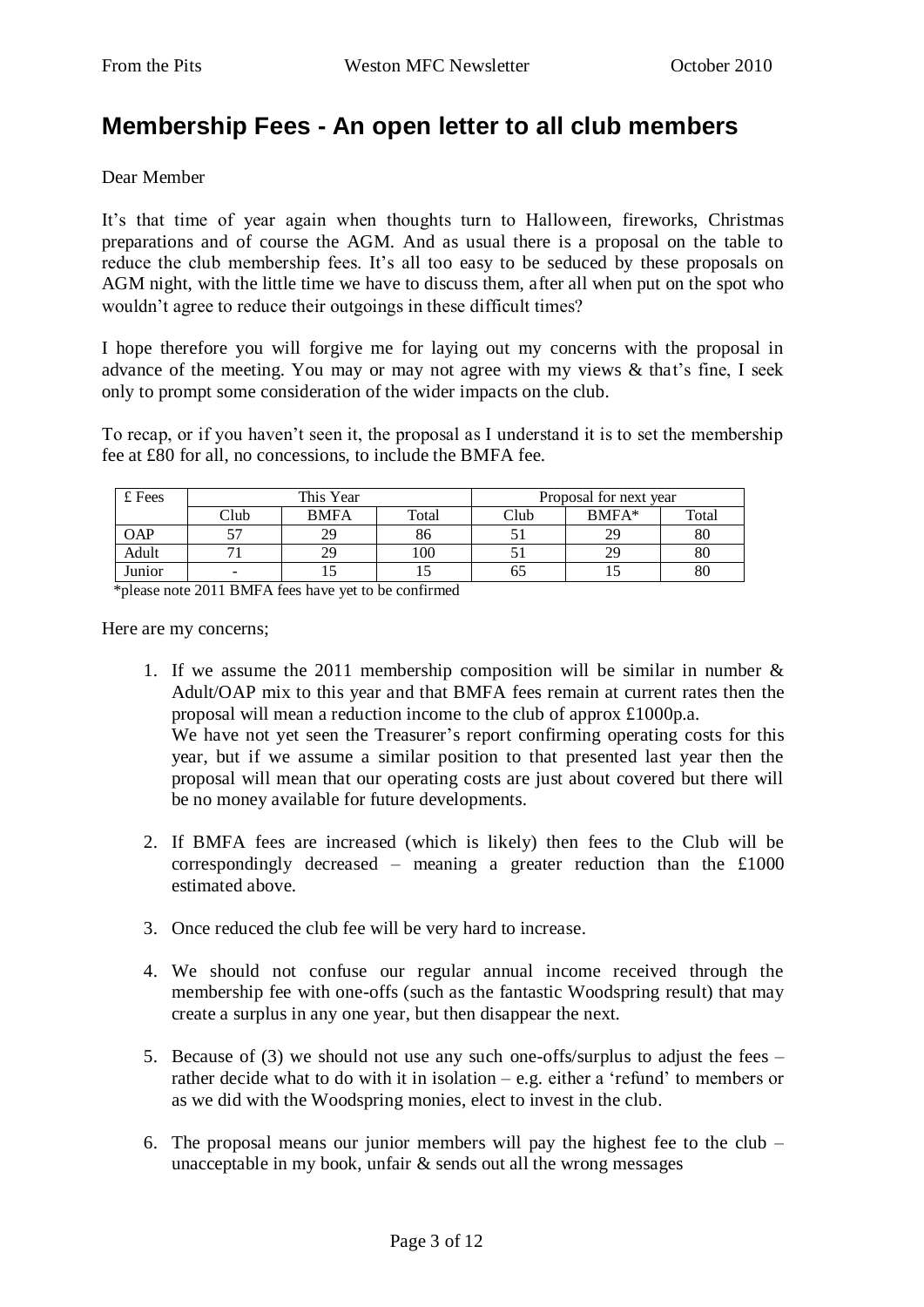Personally I think the current fee of £71/57pa is fantastic value for the amenities provided. It has enabled us to significantly improve and develop the club over recent years - bigger field, better quality patch, a club house, new mower, refurbished car park, toilets etc - the site now offers one of the best, if not the best powered flying facility in the area. We can all be proud of that achievement. However there is still more we can do (e.g. replacing the bridge, club house fit-out etc) which won"t be possible on a reduced fee.

For individual members the savings are small - Adults 38p per week, Concessions 11p per week!! However for the club the cumulative impact is significant and detrimental.

If you want to see the current facilities maintained and the continued development of the club for the future I hope you will conclude like me that reducing the club fee is the wrong thing to do.

Finally it occurs to me that going forward it would be better to avoid this angst every year by asking the Committee (or possibly the Trustees) to set the fees on our behalf, based on a recommendation from the Treasurer. That way we could be sure that our operational costs are covered & that the longer term interests of the club are preserved but balanced with the need to keep the fees at an affordable/reasonable level. It's too late to have the club rules reflect such a change for this year"s AGM but if you agree I would ask you to support such a proposal when raised for discussion at a future club meeting.

Best Regards, **A concerned Club Member (Name supplied)**

## **Mobile Phones**

AGM and Rules who needs them? I have heard that at the October meeting a proposal was put forward, and can you believe seconded, that at the AGM we vote on lifting the BMFA"s strong recommendation not to use mobile phones in the pits and on the flight line.

Is this the thin end of the wedge? I think I should be allowed to taxi my plane through the pits to the flight line and spool up my heli in the pits, and that's after having four or five pints, driving to the field at seventy miles an hour, parking by the club house and leaving my radio on full so I can hear it over my unrestrained model when testing the un-muffled engine.

Come on guys we all know of rules we may not see the purpose of but -The Air Navigation Order is a legal framework, which covers all flying activity in the UK. That means if you break it you or possibly WMFC are liable to criminal prosecution. Model Flying is exempted from most of the ANO but articles 137 & 138 (relating to recklessness, negligence and safety) still apply. In 1996 the Civil Aviation Authority published CAP 658, which although not a legal document in itself, defines procedures that could be used to evidence 'safe practice' in the event of a prosecution under these ANO articles. The BMFA safety guidelines and recommendations are largely based on CAP 658. That's why it's important that we in WMFC, as an affiliated club to the BMFA, follow as many of the recommendations as possible in the BMFA Handbook – regardless of whether or not we believe them to be "sensible".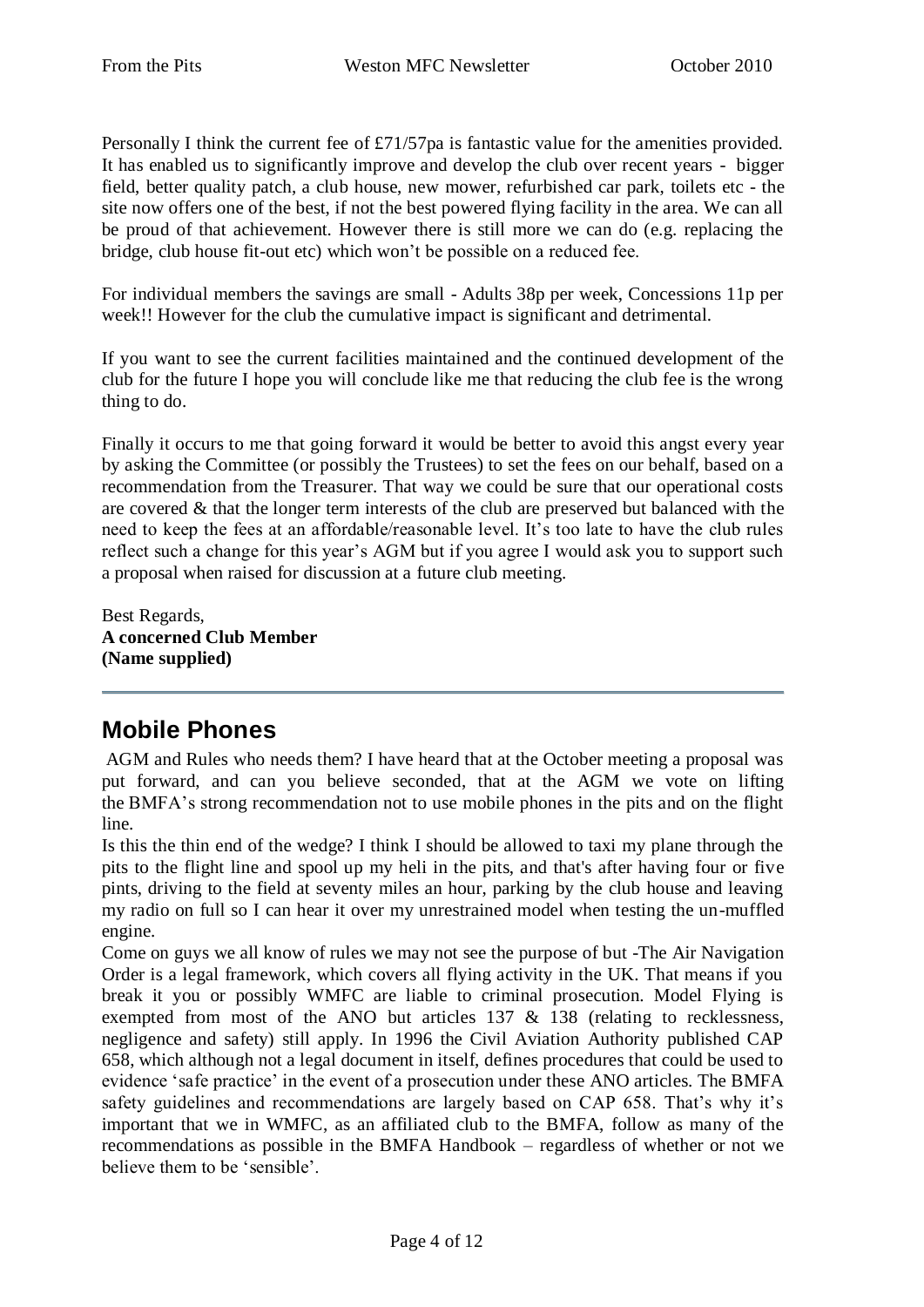Remember the rules are for everyone"s safety Signed **Grumpy old man (Name supplied)**

### **Mobile Phones again**

Just a few lines on the current discussion regarding mobile phones in the pit area. I believe this is not a good idea as radios which are switched on for setting up etc. could be interfered with due to an increase in radio noise which is an increasing problem with the wide variety of items in use. It's not just items on the same frequency that can cause problems but adjacent power, i.e. devices operating close to the transmitter can cause problems through radiation. Google **"BMFA and mobile phones"** this will give some idea of how seriously this is regarded by various clubs. I would like to draw your attention to BMFA safety Bulletin No.6, which I will add here, it is still listed on the web site (BMFA) and I believe it must be still valid. The Members Handbook 2010 i.e. the latest issue also indicates that there is a risk (see page 29).

I think it would be unwise to ignore the recommendations of the BMFA who have access to the various experts within that field; after all we are paying subscriptions to belong to that organisation and their expertise.

### **USE OF MOBILE TELEPHONES IN PROXIMITY TO ELECTRONICALLY PROGRAMMED TRANSMITTERS**

The JRCUC has reported there may be a problem associated with operating mobile telephones in the close proximity of programmable transmitters causing the memories to be partly or fully erased. This problem has yet to be scientifically substantiated; however, it is generally known that RF radiation can disable or permanently damage some modern electronic devices.

Although the risk may be small, we believe it should be minimised by bringing it to the attention of members and clubs. Pending resolution, we recommend that mobile telephones are not switched on within 10 feet of any programmable transmitter. This may appear to be overkill, but better safe than sorry. Care should be taken during pre-flight checks to ensure that all controls are operating fully and in their correct sense and to ensure that the memory has not been affected by any undetected or unknown transmissions since the last flight.

**John Lamb**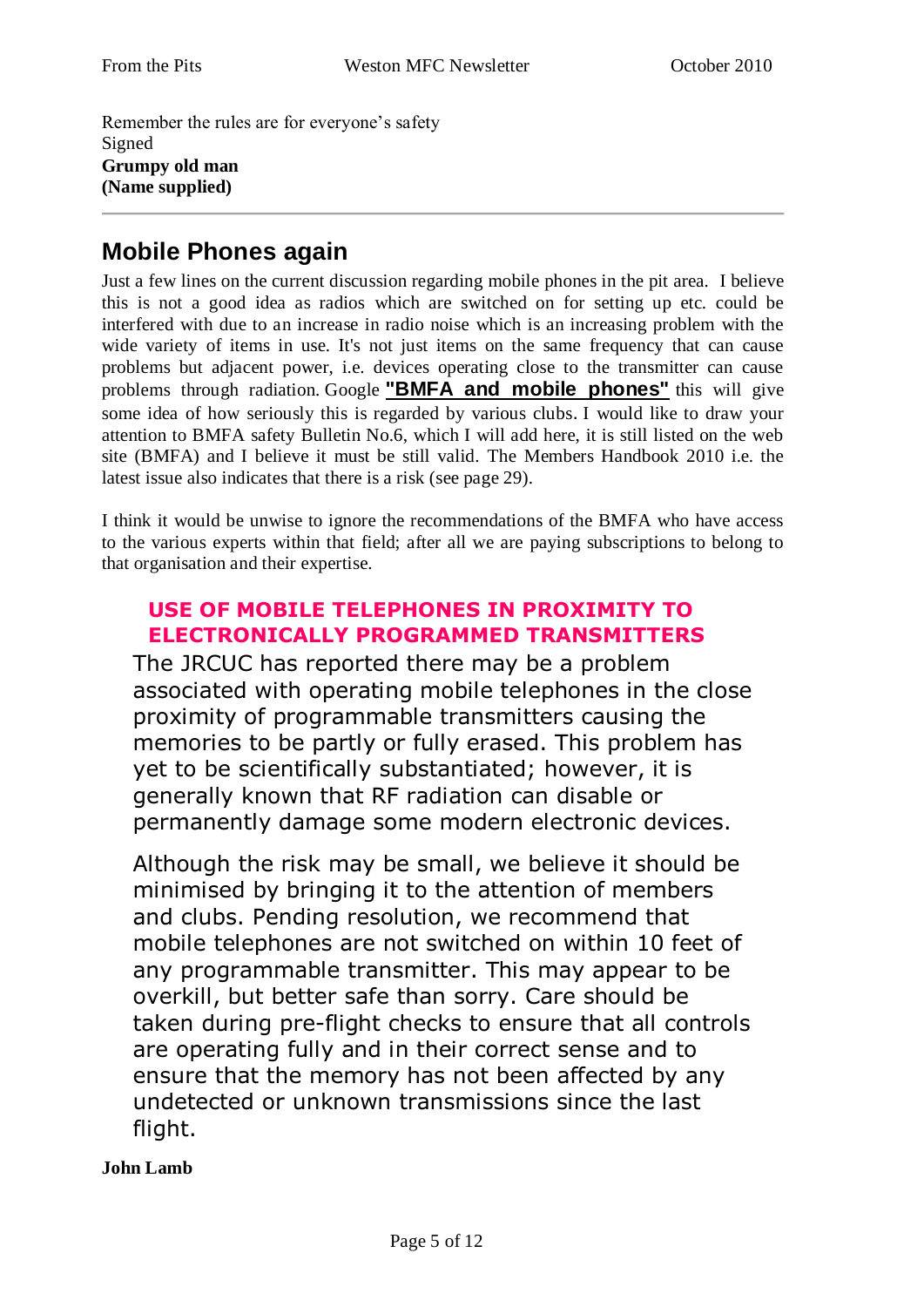### **The Mid-Wick Murders**

It started with a car in the ditch and a shadow on the wall of the clubhouse. The car had been there for several days, but there was no-one inside it so we assumed that the owner was away and would arrange for its recovery sometime. Likewise the shadow, or was it a damp stain, on the clubhouse wall was never spoken of, for to do so would have implied that Steve may not have used the best paint, and the fact that it looked like the imprint of a spread-eagled dwarf was surely just a trick of the light.



All this innocence ended one day when I went along to fly and found the clubhouse surrounded by police tape and police cars. The person obviously in charge asked who I was and introduced himself as Inspector Amos Kopp from Wick-St-Lawrence CID. He was a tall wiry figure with a droopy moustache, wearing a trilby hat and raincoat, which was rather peculiar given that the rest of us were in T-shirts because of the summer heat. I asked what was going on. "One of your fellow club members" he replied, "was found walled up behind the plasterboard in your clubhouse. Nasty business. Name of Archibald Boddie, know him?" "No" I replied, setting up my Kadet. I had got as far as connecting the glow plug when the Inspector"s words sank in. "Wait a minute" I said, walking over to him, "the plasterboard is only an inch or so from the wall, how could someone have been behind it?" "He'd been rolled flat" replied the Inspector. "Isn't that right George?" George, the pathologist, looked up from what I had taken to be a cardboard cut-out but now saw was the victim, squashed flat and looking rather like a large ginger-bread man with arms and legs splayed out. "And he's been mown" he added, "by a large grass mower. But that"s not the cause of death. He was first beaten about the head with a sharp blunt object." "A sharp blunt object?" said the Inspector, "not a blunt sharp object then?" "No" said George. "Definitely a sharp-edged blunt object. Like, for instance, a model aircraft engine. Yes, that's it." His voice started to rise with excitement as he studied the wounds. "A model engine. A four-stroke. A Saito. The 125 with the gold tops. It's a great engine, I've got one myself. You can get them from Giant Con for only..." "Yes, yes" interrupted the Inspector. "I think we get the picture. So, he was Saito"d, rolled flat, mown, superglued to a sheet of plasterboard and then nailed to the wall of the clubhouse. I think we can call that a suspicious death."

By now a dozen or so members had turned up. The Inspector turned to us. "Let"s look at the evidence then. Does your club have a roller?" "Yes" I said. "And a mower?" "Yes." "Who uses it?" All heads turned in one direction. "Don"t look at me" said Roger. "I only mow where I'm told to." "Well then" said the Inspector. "Think carefully. Were you at any time told to mow one of your fellow club members, particularly one who probably resembled a large pancake dressed in a waistcoat and



trousers?" Roger thought for a moment. "No" he said. "I think I would have remembered that." "Well then" said the Inspector. "Someone else must have used it." There was a shocked silence as everyone digested the implication. I mean, what had happened was not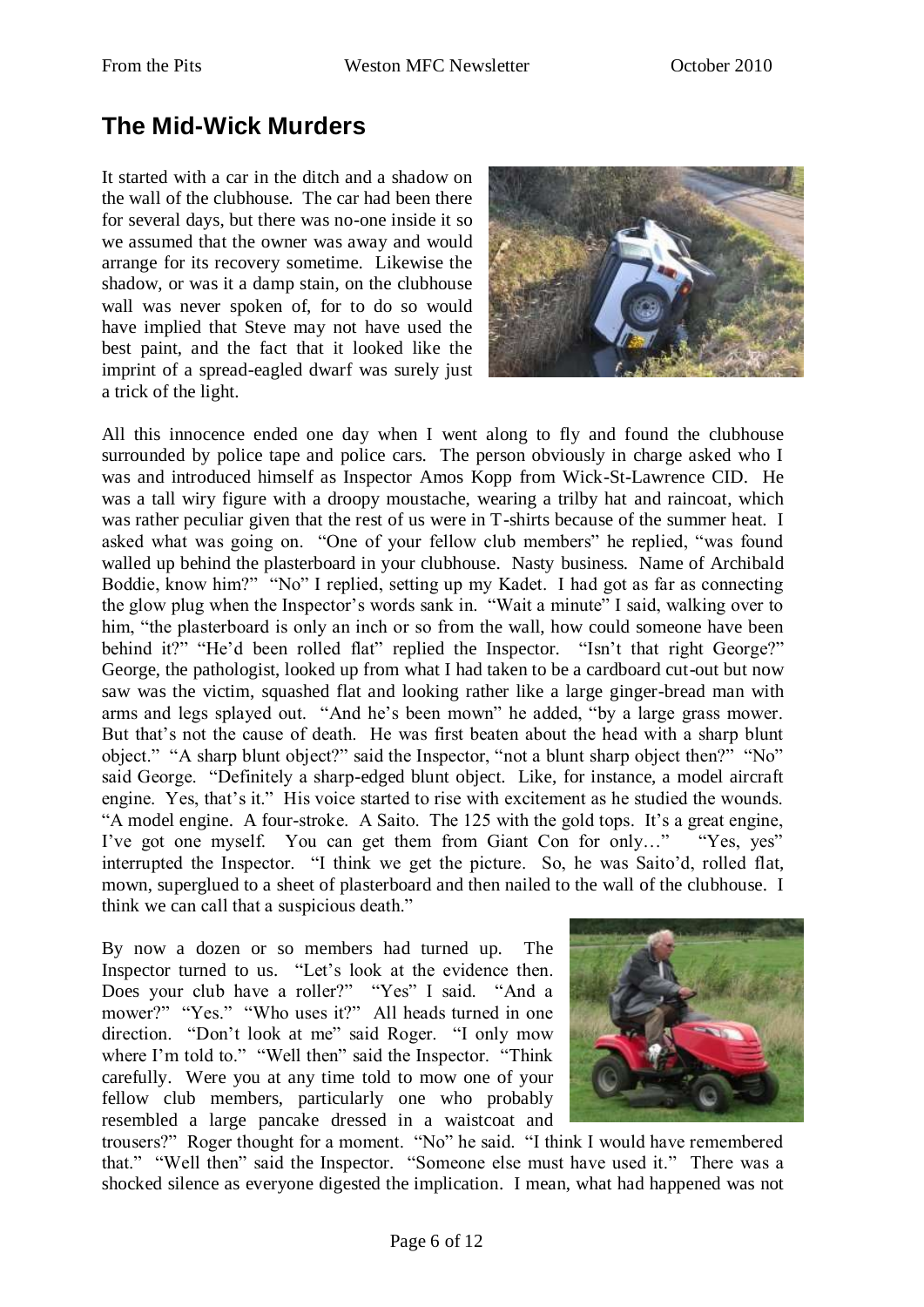very nice, but the club rules had just been reviewed, and there was definitely nothing there which forbade superglueing club members to the clubhouse walls, but someone using the mower without Roger's permission? That was seriously out of order.

"Now then" said the Inspector, "I suggest you all take some care. We wouldn"t want this to happen again."

"We could remove the ignition key" said Ron, "that would stop them." "Chain it to the floor" said Dave. "How about a new padlock for the container?" added Pete.

"I was actually thinking more of your own safety rather than that of the mower" said the Inspector. "The killer could strike again, and we do know of homicides that don"t involve the use of a ride-on mower. The murderer could well be one of you." There was another long silence as everyone looked at everyone else. Then we all took a step backwards and looked at each other again. He was right of course. We realised that this was serious and we all had to watch our backs. But we decided to protect the mower anyway. The vote for new padlocks was passed unanimously.

The following week was a tense time at the club. No-one wanted to fly alone; the first two people to arrive each day would sit in their cars glancing nervously at each other until more members arrived. Even then no-one would go into the clubhouse alone except Trish who made the tea, and then everyone watched, hoping she would actually come out again, especially those who hadn"t brought flasks.

The grass hadn't been cut, which didn't help anyone's mood either. The mower was safe; it had been secured by removing the ignition key, drive belt, battery and front wheels. It was shackled to the floor by three separate chains, and the container was secured by a brand-new triple-action case-hardened armoured padlock well under the steel cover where no bolt-cutters could reach. Unfortunately the keys to it had been left inside the container, so any use of the mower awaited us borrowing an oxy-acetylene torch and cutting our way in. Roger was often to be seen sitting on a pile of mower tyres, dangling the drive belt from his fingers and looking forlornly at the container. Then at the end of the day there was a scramble to leave together as no-one wanted to be the last there.

The end came a week later when I was standing in the pits as the Inspector drove up. He walked slowly over and took a seat at the bench. "I just thought I'd let you know that we've cracked the case" he said. "It was an accident." "An accident..." I repeated slowly with obvious disbelief. "Yes" he said with a triumphant smile, "It's amazing what modern forensics can tell us. It seems your Mr. Boddie, a small nervous man, arrived to fly, but finding no-one else here tried to turn his car round, missed a gear and put it in the ditch. He climbed out of the car soaking wet and went into the clubhouse looking for a way to dry off. On entering he found one of the plasterboard panels had become detached. Trying to be helpful, he carried it outside, hence making the damp stain, and put it against the container. He then opened the container to look for nails. He had to back the mower out to make room, and left the engine running. To get up to the shelf he stood on the roller and just reached the nails at full stretch. Then the roller started to move, he flailed out and dislodged the Saito and a bottle of superglue someone had left on the shelf for safekeeping. He fell back, the Saito hit him on the head and the glue landed on his chest. The roller rolled over him and hit the mower, knocking it into gear. The mower moved forward over Mr. Boddie, mowing him and crashed into the back of the container, causing the plasterboard to fall on top of him. When other members arrived, they found the panel lying on the ground with a bag of nails beside it and put it back in place in the clubhouse, not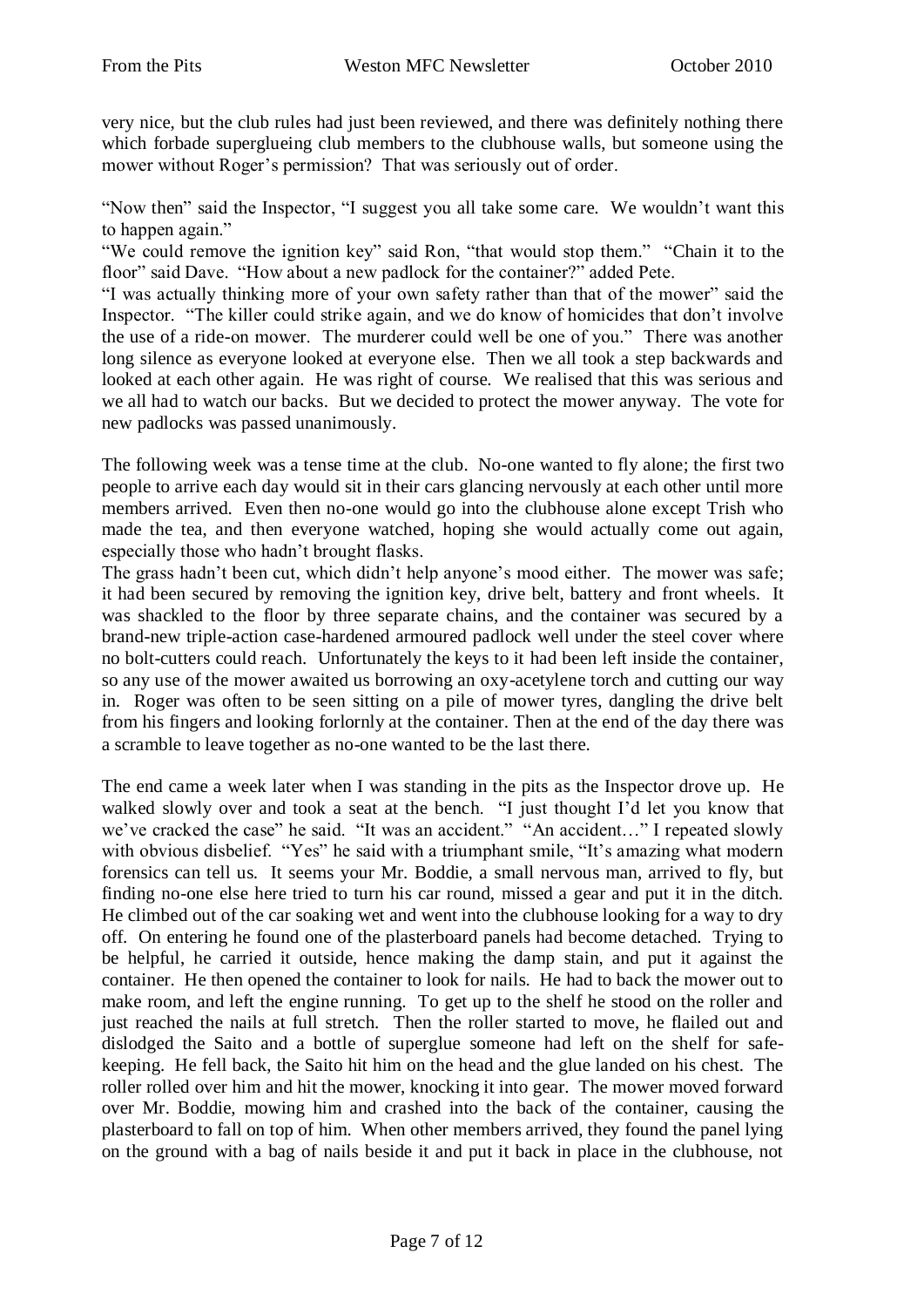realising that your clubmate was superglued to the other side. So that was that. Simple really."

"That's quite some accident" I said. "Makes putting your fingers in the propeller look like a scratch. Still it's a relief that there isn't really a homicidal maniac running around after all." "Oh yes there is one of those" said the Inspector. "We"ve found three other people walled up around the village this week." He sighed. "I suppose I'd better go and deal with that." He looked wistfully around at the planes lining the pits. There was a long pause. "Err, would you like a turn on the club trainer?" I asked. His face brightened immediately. "Don"t mind if I do" he said, taking the transmitter and striding briskly out onto the patch.

## **BMFA Western Area Examiners Workshop**

12TH September 2010

Have you ever thought about the work that the BMFA puts into the achievement schemes and how the standards for the A and B tests are kept at a constant standard across the country?

The answer is that all examiners are tested by an Area Chief Examiner, but this is only any good for the time you are tested. As time passes rules and technology change and this usually means items becoming more sophisticated and safety standards altering to match (did you ever think you would be programming your receiver to set the throttle to idle in the event of signal failure, or be using 2.4 GHz ten years ago), hence the need for a get together to discuss current thinking, rules and standards.

How is this achieved?

One way is to get as many examiners together from your area as you can, throw in **Peter Spurway** the BMFA Power Scheme Controller and our Area Secretary **John Harris** and have a fairly informal but structured day at a local flying field.

The day started at 10 o'clock by being met and welcomed to the club, where we were shown to the pits and at 10.30 the day began with an introduction and aims for the day.

The Aim- to maintain the Test Standards. This was followed by the safety briefing, including frequency control, no fly zones, and general club rules all of which will be needed later. Then followed the A test with one of the examiners acting as a candidate flying an A test and being tested by one of the other examiners as would be done normally. The difference is that the pilot had been briefed by the examiner to throw in some poorly executed manoeuvres. The rest of the examiners stood approx ten paces behind them and in pairs with a test sheet with a difference in that next to the note column there was an extra column for scoring out of ten producing a total score. When the test was finished and ground checks complete we went through the test and added our comments, this produced an interesting discussion on how the test had been perceived, the scoring element helped to judge the quality of the manoeuvre and produce an overall score. The vote was unanimous; the candidate had failed and better still the examiners were in all favour of this decision and pretty much all thinking alike.

With some hard graft done it was time for lunch so over to the clubhouse for tea/coffee and a great Barbie (many thanks to our hosts)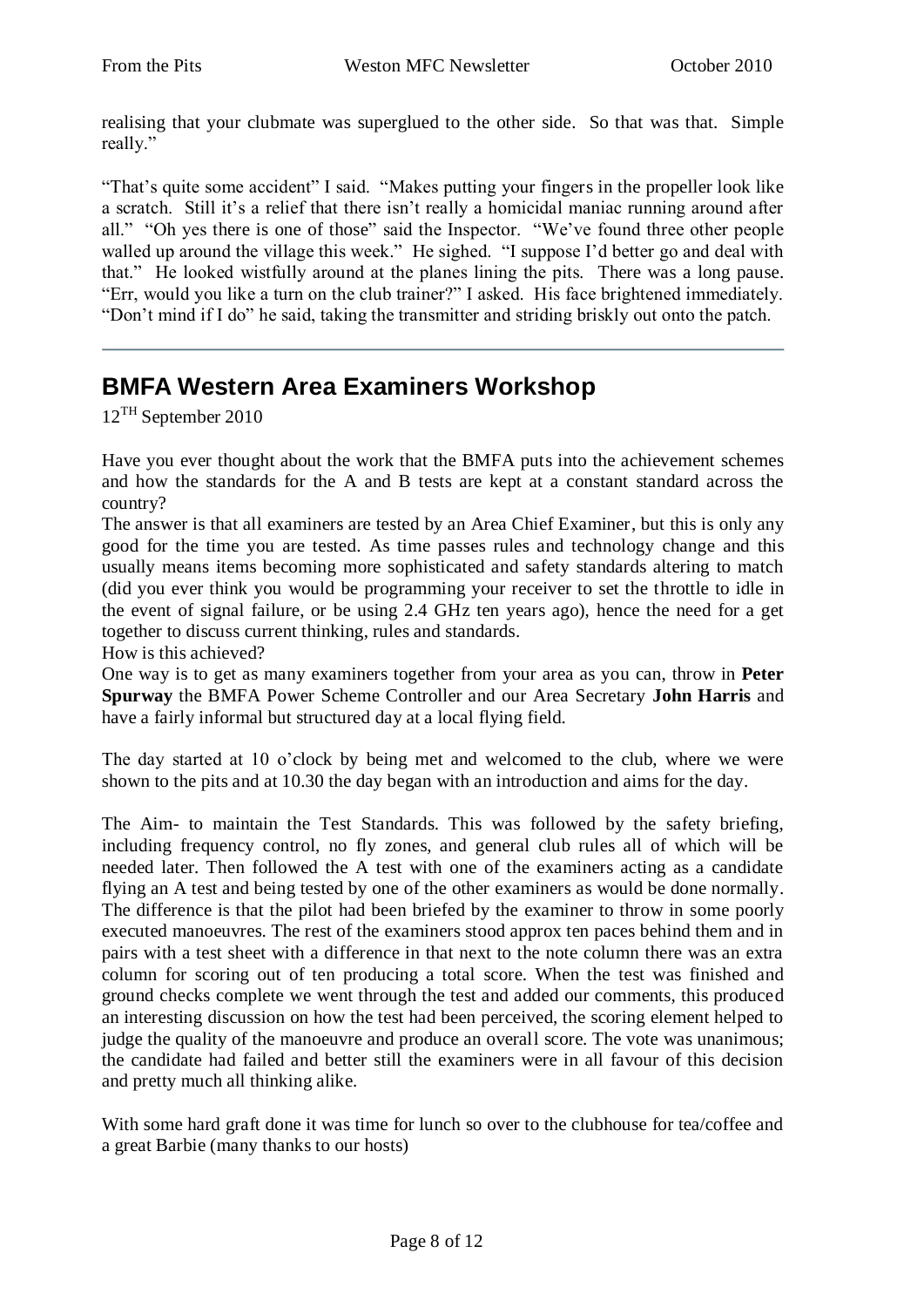Back to the field for one of the unscheduled bonuses to the day, there was someone who wanted to take a Heli A and Peter Spurway not only took the test but explained it in detail. Although I am a plank flyer and a fixed wing examiner I can take a Heli A and I found the test very interesting and a good insight into the expected standards for both flying and ground procedure.

Next followed the B test (flown by **Adrian Mansell** with a pattern ship powered by a YS 170) with the same format as the A test above and more discussion, the day was not going well for the candidates with yet another failure.

The second unscheduled bonus for the day was an examiner (Adrian Mansell) who had been with us all day and was going to take a C test. This started with a briefing with the examiners John Harris and Peter Spurway discussing manoeuvres and the refuelling break as this machine had an 8 oz tank which the YS 170 would drink fuel very quickly, followed by the test completed with competence and accuracy and a well deserved pass. What an end to a friendly and informative day.

Would I go again? Yes. Would I change anything, yes – I think it would be good to encourage and get ready some candidates for the day rather than examiners flying the test, this might be easier said than done as the right candidate would need to be able to stand in front of more than one examiner without the nerves getting to him, and for safety he might need to use a buddy lead.

I also think it would be great to bring along the club instructors and those wishing to become instructors, That said, the day for me achieved its aims and many thanks to the BMFA and the Thornbury Club.

#### **Mike Pope**

### **Advert**

Hi all,

Swap or sale OS 35FP as new condition, it has only had one tank of fuel through it; check the pictures it is lovely. It is boxed with full instructions and stickers. The only reason I want to swap or sell is, I had a Irvine 53 in a gremlin, and needed that 53 for another project, so I put this brand new OS 35fp engine in the gremlin, the engine works great but I had to add 6oz



of lead to the nose to compensate the weight loss, I did not like this so I took it back out to get another Irvine 53 to go back into the gremlin. You will not be disappointed with this engine. Swap for irvine 53 or sell for £45

Please call **Ivan** on 01934 525990 or 07775 981677



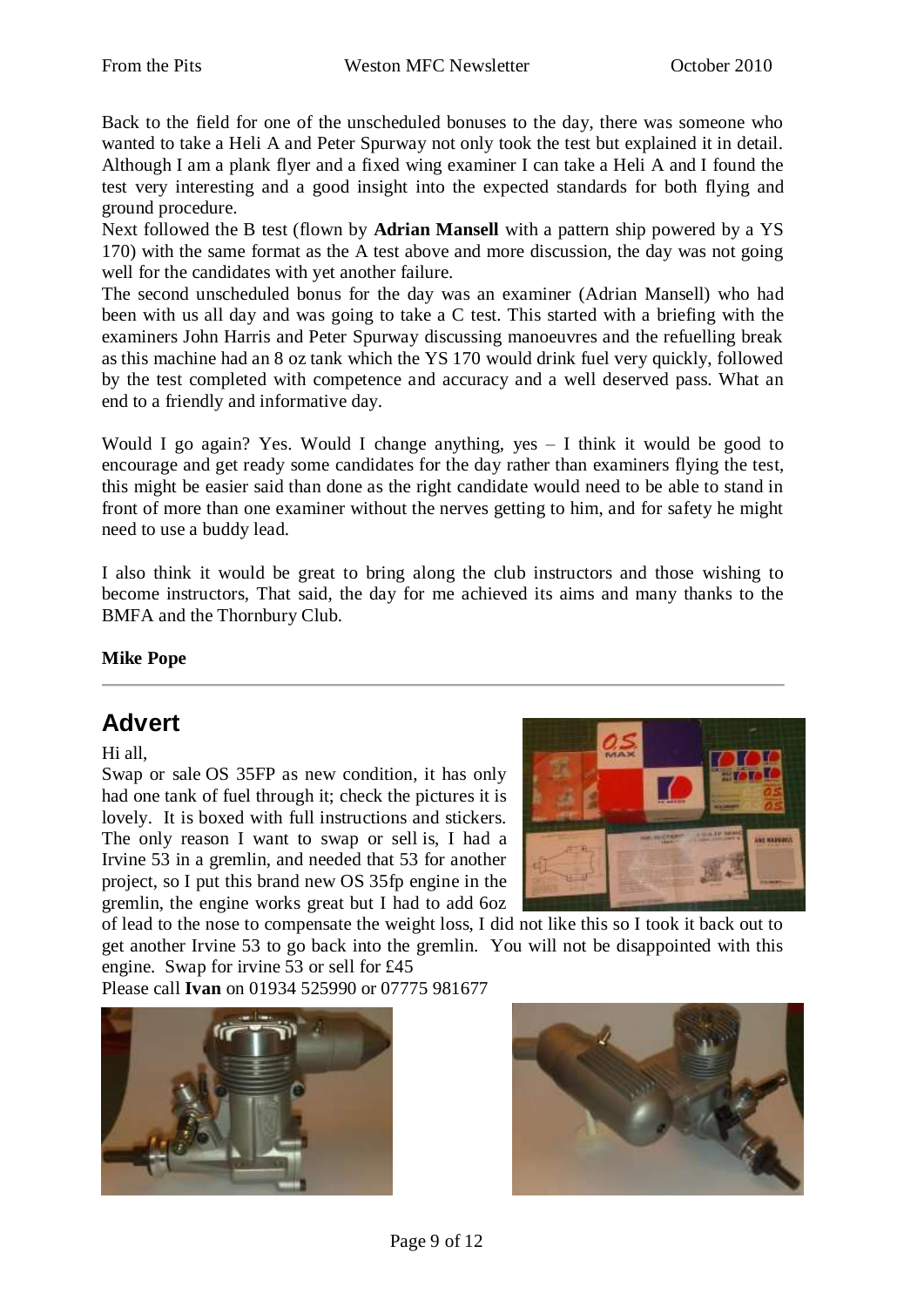# **From the Workshop**

### *Ki-100*

The wing for this is finished, so I"ve started on the fuselage. You may remember from previous issues that I cut all the parts for this 8 years ago but that I"m planning to change the design from the Ki-61 (top) to the Ki-100 (below), the main changes being the radial cowl and the flatter rear deck with new rear canopy.

The main floor which holds the front formers together had been cut from liteply which had warped badly over the years, so a new one was required; otherwise all the original formers were used. However the flatter rear deck meant that I had to modify the rear formers by putting inserts inside and then flattening

the tops. Unfortunately something went slightly wrong with the measurements and the deck ended up too flat so I had to build them up again... Finally however it came together and the ply and hardwood stringers not only started to look like a fuselage but were remarkably straight and true as well!

The 3mm balsa sides were then glued to the ply and stringers as shown below. Not sure I've used enough clamps...



So the next major activity is making the cowl, something I've been putting off so far. More on that next time.







The Laser-80 has been mounted on the firewall and fits nicely such that the micro servo has a straight push to the throttle arm.

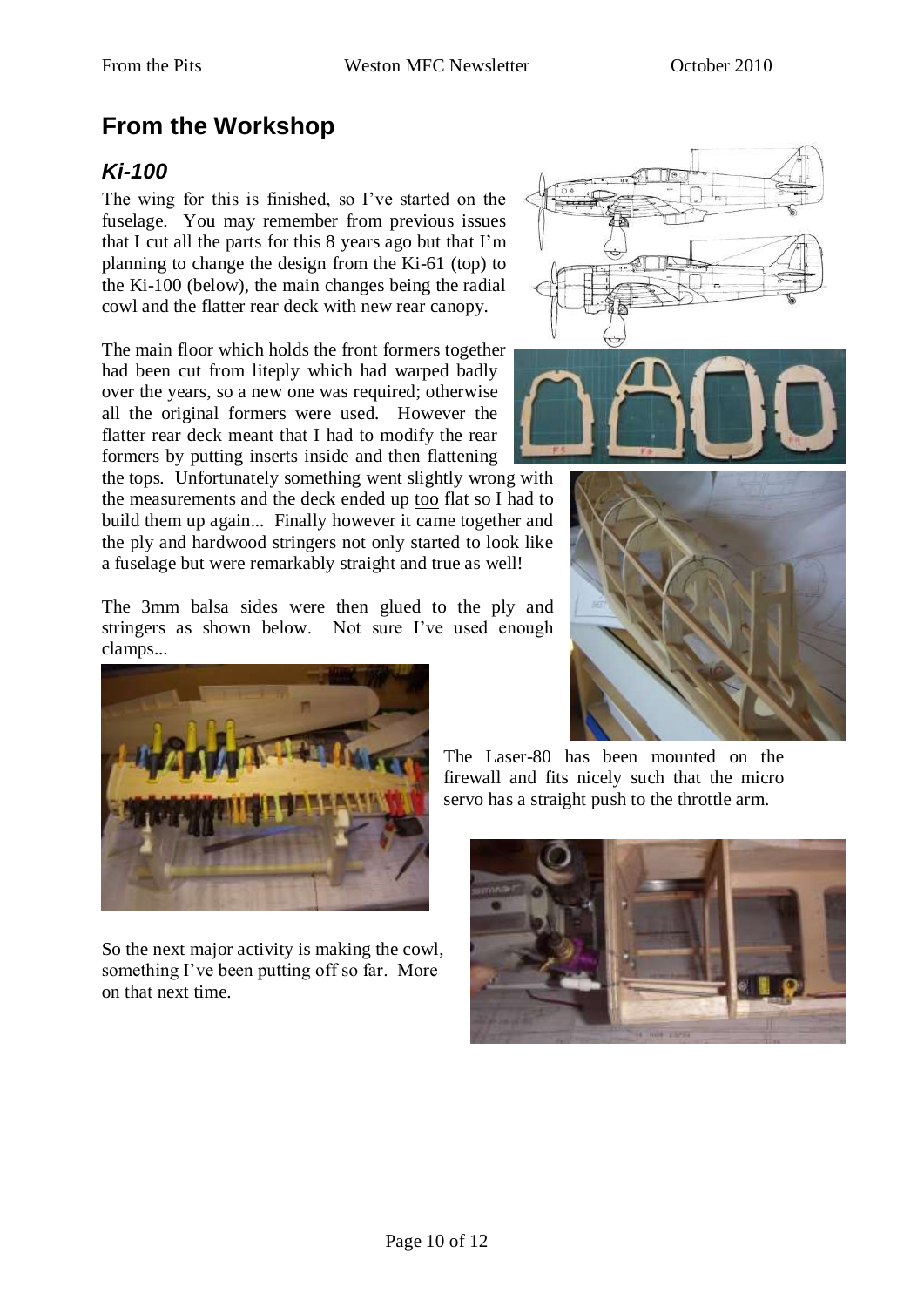### *Beaufighter*

Finally I've been trying to finish the Beaufighter. Yes I know I said it was finished some months ago, and so it was, except for a few loose ends. In particular I wasn"t happy with the wiring. The BF has no fewer than 6 servos in the wing (2 aileron, 2 throttle, flaps and retract air valve). Even joining all the red and all the black wires together, it still requires 8 wires. Originally I had used a 9-pin audio plug and socket but I've never been happy that it would handle vibration. So I"ve ripped all that out and replaced it with Ashlok connectors (www.ashtekelectronics.com) which are similar to the normal Futaba etc. connectors but also have a locking tab and come in several widths up to 12-pin. I"ve used a 9-pin one here.

I also needed some way of restricting the airflow into the cowls to just around the cylinder, as the air outlet is rather small. Since I have a desktop CNC machine (of which more in future issues) I designed some simple halfcylinder shapes and cut them out of balsa, which were then stuck to a



liteply disc and painted black and silver. The results are shown here, not greatly detailed

### **Seen at the Field**

but enough for a 1/10 scale model.

**Dave Tremelling** was first with what was supposed to be a trio of autogyros being built by club members. But so far Dave"s version has proved rather tricky to handle – the photo below right is about the maximum altitude achieved so far! The most likely cause is too slow rotor speed at take-off.

Shown below is **Malcolm Bartle**"s Kyosho FW190 on a low pass in the sunshine.